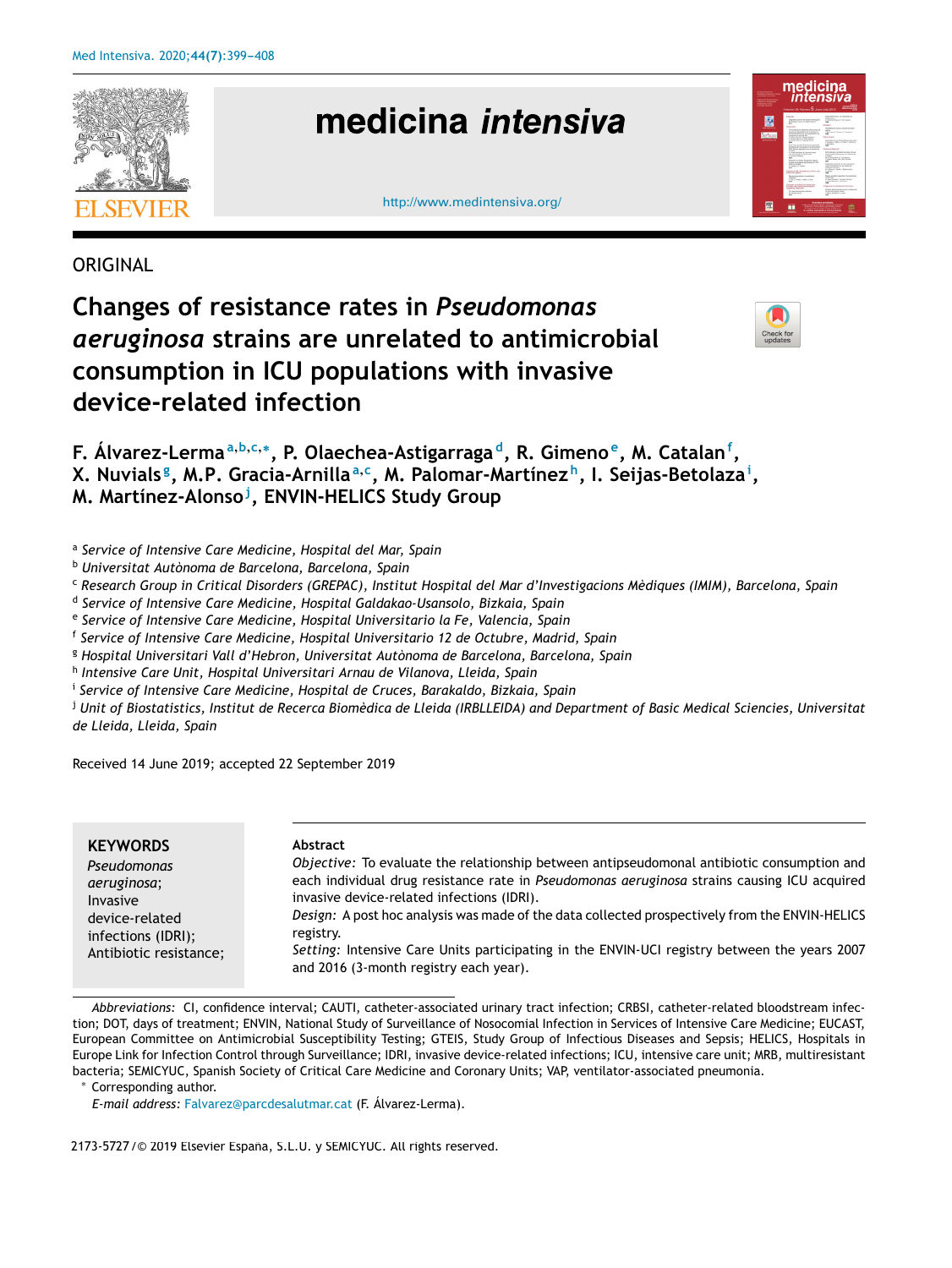Critically ill; ICU; Antipseudomonal antimicrobials

#### *Patients:* Patients admitted for over 24 h.

*Main variables:* Annual linear and nonlinear trends of resistance rates of *P. aeruginosa* strains identified in IDRI and days of treatment of each antipseudomonal antibiotic family per 1000 occupied ICU bed days (DOT) were calculated.

*Results:* A total of 15,095 episodes of IDRI were diagnosed in 11,652 patients (6.2% out of a total of 187,100). *Pseudomonas aeruginosa* was identified in 2095 (13.6%) of 15,432 pathogens causing IDRI. Resistance increased significantly over the study period for piperacillin-tazobactam (*P* < 0.001), imipenem (*P* = 0.016), meropenem (*P* = 0.004), ceftazidime (*P* = 0.005) and cefepime (*P* = 0.015), while variations in resistance rates for amikacin, ciprofloxacin, levofloxacin and colistin proved nonsignificant. A significant DOT decrease was observed for aminoglycosides (*P* < 0.001), cephalosporins (*P* < 0.001), quinolones (*P* < 0.001) and carbapenems (*P* < 0.001).

*Conclusions:* No significant association was observed between consumption of each antipseudomonal antibiotic family and the respective resistance rates for *P. aeruginosa* strains identified in IDRI.

© 2019 Elsevier España, S.L.U. y SEMICYUC. All rights reserved.

#### **PALABRAS CLAVE Los cambios en la resistencia de cepas de** *Pseudomonas aeruginosa* **identificadas en infecciones relacionadas con dispositivos invasores no se relacionan con el consumo de antibióticos en la UCI**

#### **Resumen**

*Objetivo:* Evaluar la relación entre el consumo de antibióticos antipseudomonales y la tasa de resistencia de cada fármaco individual en cepas de *Pseudomonas aeruginosa* aisladas en infecciones relacionadas con dispositivos invasivos (IDRI, por sus siglas en inglés) adquiridas en la unidad de cuidados intensivos (UCI).

*Diseno: ˜* Análisis *post-hoc* de los datos recopilados prospectivamente del registro ENVIN-HELICS. *Ámbito:* Las UCI que participaron en el registro ENVIN-UCI entre los años 2007-2016 (registro de 3 meses cada año).

*Pacientes:* Pacientes ingresados > 24 h.

*Variables principales:* Se calcularon las tendencias anuales lineales y no lineales de las tasas de resistencia de las cepas de *P. aeruginosa* identificadas en IDRI y los días de tratamiento de cada familia de antibióticos antipseudomonales por 1.000 días de cama ocupada en la UCI (DOT). *Resultados:* Se diagnosticaron 15.095 episodios de IDRI en 11.652 pacientes (6,2% de 187.100).

Se identificó *P. aeruginosa* en 2.095 (13,6%) de 15.432 patógenos que causaron IDRI. La resistencia aumentó significativamente durante el período de estudio para piperacilina-tazobactam  $(p < 0,001)$ , imipenem (p = 0,016), meropenem (p = 0,004), ceftazidima (p = 0,005) y cefepima (p = 0,015), mientras que las variaciones en las tasas de resistencia de amikacina, ciprofloxacina, levofloxacina y colistina no fueron significativas. Se observó una disminución significativa de la DOT para aminoglucósidos (p < 0,001), cefalosporinas (p < 0,001), quinolonas (p < 0,001) y carbapenems  $(p < 0,001)$ .

*Conclusiones:* No se encontró asociación significativa del consumo de cada familia de antibióticos antipseudomonales con sus respectivas tasas de resistencia para las cepas de *P. aeruginosa* identificadas en IDRI.

© 2019 Elsevier España, S.L.U. y SEMICYUC. Todos los derechos reservados.

# **Introduction**

The relationship between antimicrobial use and increasing emergence of resistance to specific agents or antimicrobial families has been well documented.<sup>1-11</sup> In the ICU setting, other factors unrelated to pressure of antimicrobial use may account for the alarming rate of colonized or infected patients by multiresistant microoganisms (MRB), such as admission of patients already

colonized or infected, $12$  spread by cross-transmission from MRB carriers,<sup>13</sup> and especially contaminated hospital reservoirs.<sup>14-17</sup>

*Pseudomonas aeruginosa* is frequently implicated in invasive device-related infection (IDRI) especially in ICUs. $18,19$  The increasing resistance to antipseudomonal antimicrobials and the occurrence of epidemic outbreaks of MDR *P. aeruginosa* has become a challenging clinical problem in ICU populations.<sup>12,17</sup>

*Pseudomonas aeruginosa*; Infecciones relacionadas con dispositivos invasivos; Resistencia a antibióticos; Paciente crítico; Unidad de Cuidados Intensivos; Antibióticos antipseudomonales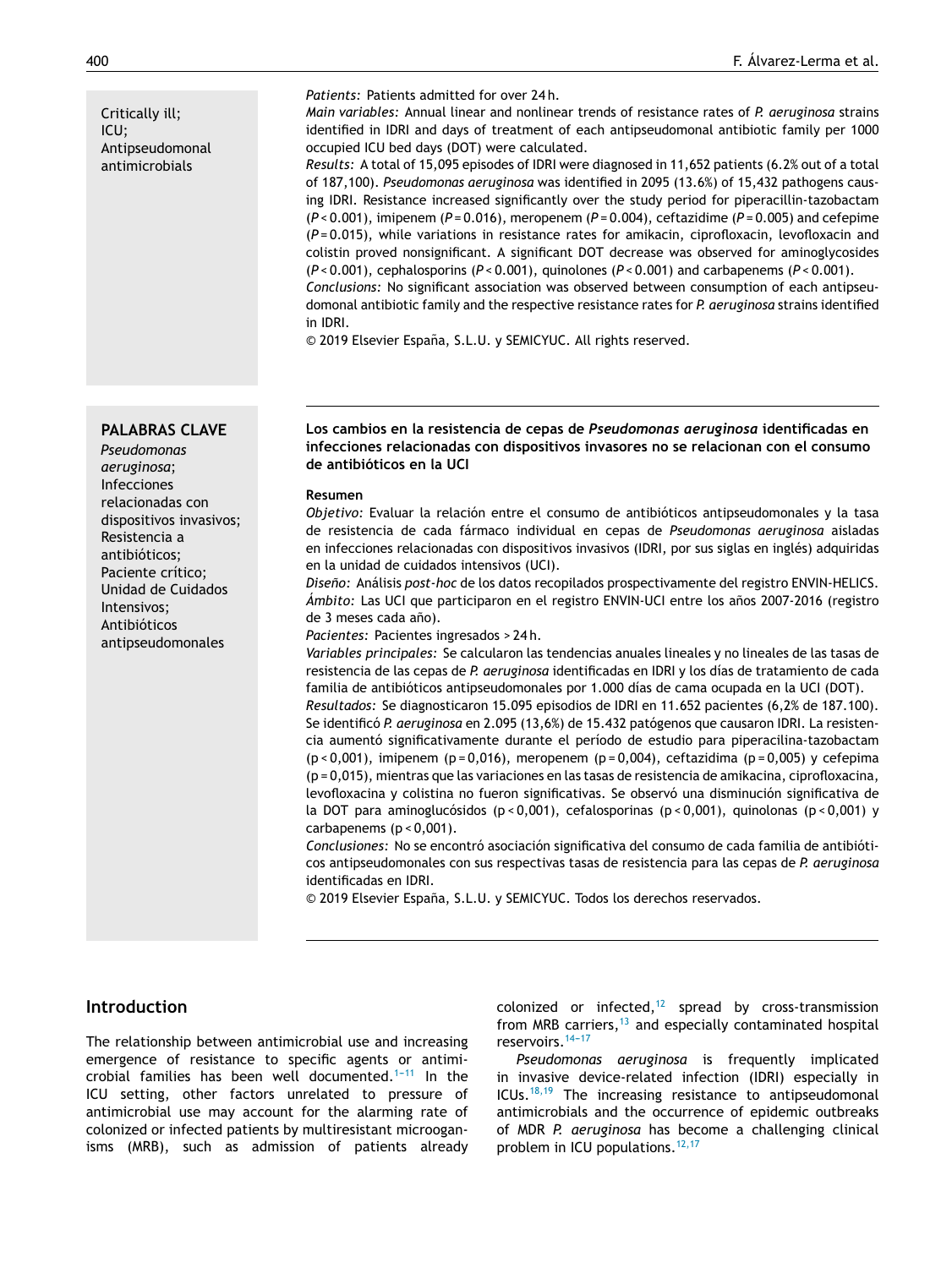In Spain, data of IDRI diagnosed in ICU patient are collected since 1994 in the National ICU-Acquired Infection Surveillance Study (ENVIN-HELICS registry) database. Annual reports of the ENVIN-HELICS surveillance program provide detailed information on etiology of IDRI and antimicrobial consumption. The aim of this study was evaluate the relationship between antipseudomonal antibiotic consumption and each individual drug's resistance rate in *P. aeruginosa* strains causing ICU invasive device-related infections (IDRI). It was hypothesized that there was a relationship between ICU consumption of antipseudomonal antimicrobials and development of *P. aeruginosa* resistant strains.

# **Methods**

#### **Design and study population**

This was a retrospective analysis of data collected prospectively from the ENVIN-HELICS registry in the framework of an observational, nationwide, multicenter study. The purpose of ENVIN-HELICS database is to register the frequency, etiology, and presence of MRB in ICU patients with IDRI. Invasive device-related infections include ventilatorassociated pneumonia (VAP), catheter-associated urinary tract infection (CAUTI) and primary bacteremia including catheter-related bloodstream infection (CRBSI) and bacteremia of unknown origin. Indications and days of treatment of all antimicrobials used during the patients' ICU stay are also registered. All patients admitted for more than 24 h to the participating ICUs during a 3-month period (between April 1st and June 30th) over 10 consecutive years (2007-2016) were included in the study provided that the diagnosis of IDRI related to invasive devices caused by *P. aeruginosa* had been established during the patient's stay in the ICU.

The ENVIN-HELICS registry was developed by the Study Group of Infectious Diseases and Sepsis (GTEIS) of the Spanish Society of Intensive Care Medicine and Coronary Units (SEMICYUC) in 1994. Data from about 200 ICUS (about 80% of the total ICUs in Spain) are collected using the ENVIN-HELICS software application located in a web-based server available at http://hws.vhebron.net/ENVIN-helics.<sup>19</sup> Participation in the registry is voluntary and data collection is longitudinal and prospective. Quality-control audits ensured internal quality of the clinical information recorded in the database. $20$ 

The ENVIN registry was approved by the Ethics Committees of the participating ICUs and was declared a registry of healthcare interest by the Spanish Ministry of Health, Social Services and Equality in 2014. A consent statement was not applicable due to the non-interventional nature of the study because data were collected from the ENVIN-HELICS registry.

#### **Study variables**

Study variables included the annual rate of *P. aeruginosa* resistance to antipseudomonal antibiotics used in ICU patients and days of treatment per 1000 occupied bed-days (DOT), which were calculated for each antipseudomonal agent and antimicrobial families annually as well as in the same year and the previous year for all ICUs that participated in the registry. All *P. aeruginosa* isolates from VAP, CAUTI, and primary bacteremia (bacteremia of unknown origin and/or [CRBSI]) in patients with an established central venous catheter were recorded. Definitions of these infections were those reported in the manual of the ENVIN project following indications published by the European Centre for Disease Control and Prevention.<sup>21,22</sup> Infections associated with invasive devices were diagnosed by attending physicians and recorded in the patient's medical history. Physicians responsible for surveillance of nosocomial infections were intensivists with special interest in infectious diseases.

Susceptibility of *P. aeruginosa* isolates to different antimicrobials was assessed at the Services of Clinical Microbiology of the participating hospitals, in many of them following specifications (method and breakpoints) of the European Committee on Antimicrobial Susceptibility Testing.<sup>23</sup> Antipseudomonal categories and antimicrobials included in each category were as follows: aminoglycosides (amikacin), carbapenems (imipenem and meropenem), cephalosporins (ceftazidime and cefepime), quinolones (levofloxacin and ciprofloxacin), ureidopenicillins (piperacillin-tazobactam), and colistin.

#### **Frequency measures**

The resistance rate to each antipseudomonal agent was expressed in percentages and calculated as the number of resistant strains divided by the total number of *P. aeruginosa* strains identified in each annual period for which antimicrobial susceptibility testing against this agent was available, per 100. DOTs were determined for individual agents and for all antimicrobials of each antipseudomonal families (aminoglycosides, carbapenems, cephalosporins, quinolones, and ureidopenicillins).

#### **Statistical analysis**

Statistical analyses included estimated annual linear and non-linear trends of resistance rates and DOT per antimicrobial (period 2007 to 2016). Resistance and DOT relationship was adjusted by family of antipseudomonal antimicrobials of the current year (period 2007 to 2016) and by the family DOT of the current and the previous year (period 2008 to 2016). A Poisson regression model was used for adjustment and the 95% confidence intervals (CIs) were calculated. Statistical significance was set at *P* < 0.05. Data were analyzed with the R program. $^{24}$ 

### **Results**

During the study period, a total 187,100 patients with 1,440,472 patient-days of ICU stay (mean 7.7 days) were included in the ENVIN-HELICS registry. A total of 15,095 episodes of IDRI were diagnosed in 11,652 patients (6.2% of a total of 187,100). *P. aeruginosa* was identified in 2095 (13.6%) of 15,432 pathogens causing IDRI. Table 1 shows the overall number of IDRI caused by *P. aeruginosa* for each study year, as well as the corresponding numbers of VAP, CAUTI,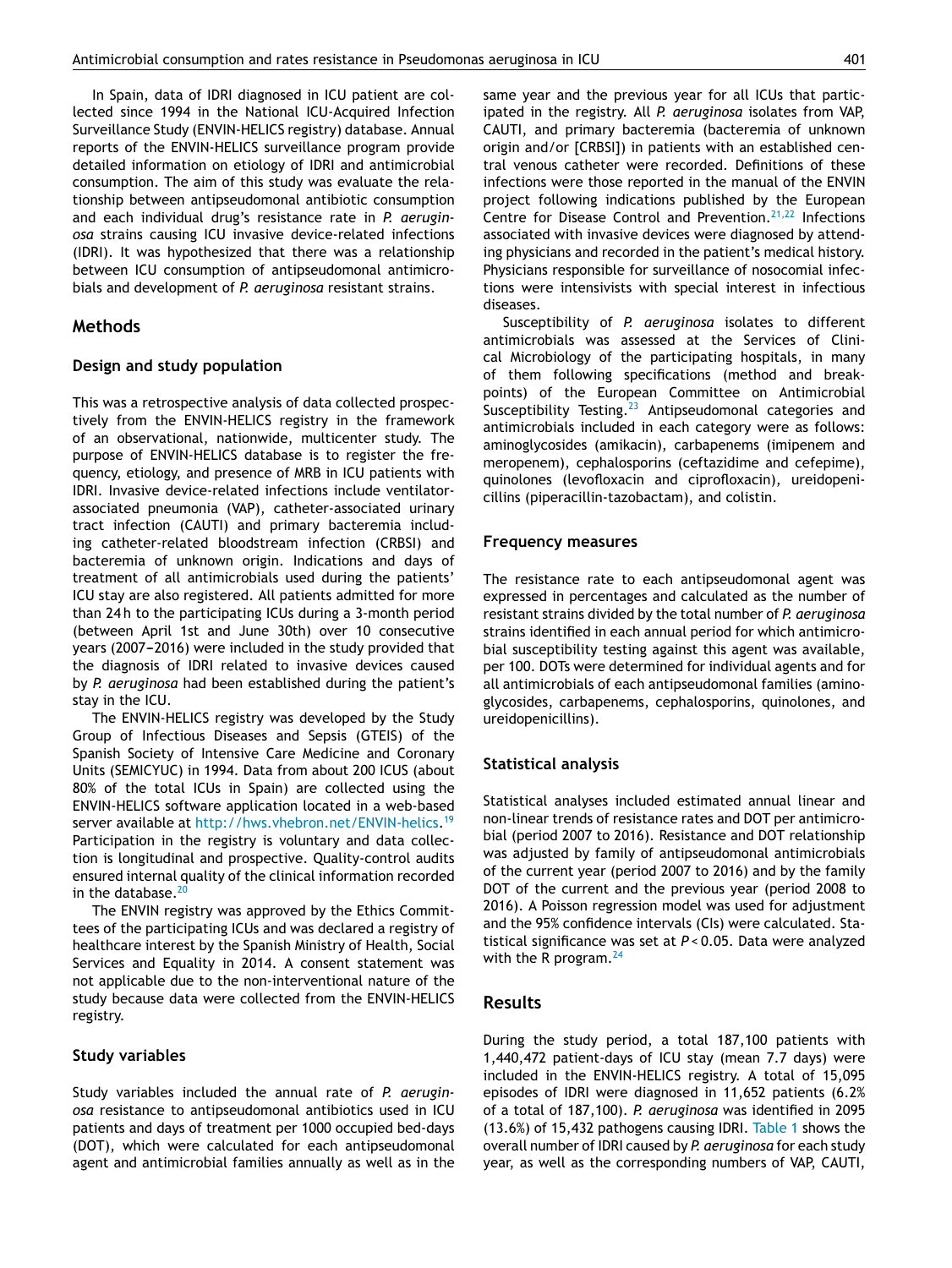| Table 1 Evolution of Pseudomonas aeruginosa strains identified each year in HCAIs related to invasive devices controlled in the ENVIN-HELICS registry. |           |      |                               |      |             |                                                                                                                                                                                                                                 |                       |                       |           |         | <b>Total</b>                                      |
|--------------------------------------------------------------------------------------------------------------------------------------------------------|-----------|------|-------------------------------|------|-------------|---------------------------------------------------------------------------------------------------------------------------------------------------------------------------------------------------------------------------------|-----------------------|-----------------------|-----------|---------|---------------------------------------------------|
|                                                                                                                                                        |           |      |                               |      | Study years |                                                                                                                                                                                                                                 |                       |                       |           |         |                                                   |
|                                                                                                                                                        |           | 2008 | 2009                          | 2010 | 2011        | 2012                                                                                                                                                                                                                            | 2013                  | 2014                  | 2015      | 2016    |                                                   |
| device-associated infections,<br>Pathogens isolated in invasive                                                                                        | 1625      | 1805 | 1633                          | 1589 | 1601        | 1430                                                                                                                                                                                                                            | 1351                  | 1491                  | 1369      | 1538    | 15,432                                            |
| ₽.                                                                                                                                                     |           |      |                               |      |             |                                                                                                                                                                                                                                 |                       |                       |           |         |                                                   |
| P. aeruginosa isolates, no. (%)                                                                                                                        | 217(13.4) |      |                               |      |             |                                                                                                                                                                                                                                 |                       |                       |           |         |                                                   |
| VAP, no. (%)                                                                                                                                           | 146(67.3) |      |                               |      |             | 254 (14.1) 196 (12.0) 209 (13.2) 223 (13.9) 208 (14.6) 196 (14.5) 216 (14.5) 177 (12.9) 199 (12.9) 2095 (13.6)<br>172 (67.7) 142 (72.4) 139 (66.5) 136 (61.0) 109 (52.4) 104 (53.0) 106 (49.1) 93 (52.5) 112 (56.3) 1259 (60.1) |                       |                       |           |         |                                                   |
| CAUTI, no. (%)                                                                                                                                         | 45 (20.7) |      |                               |      |             | $60(23.6)$ $41(20.9)$ $51(24.4)$ $65(29.1)$ $74(35.6)$ $65(33.2)$ $83(38.4)$                                                                                                                                                    |                       |                       | 63 (35.6) |         | $112(56.3)$ $1259(60.1)$<br>76 (38.2) $623(29.7)$ |
| Primary bacteremia, no. (%)                                                                                                                            | 26 (12)   |      | $22(8.7)$ $13(6.6)$ $19(9.1)$ |      | 22(9.9)     |                                                                                                                                                                                                                                 | $25(12.0)$ $27(13.8)$ | $27(12.5)$ $21(11.9)$ |           | 11(5.5) | 213 (10.2)                                        |
| VAP: ventilator-associated pneumonia; CAUTI: catheter-associated urinary tract infection; no.: number.                                                 |           |      |                               |      |             |                                                                                                                                                                                                                                 |                       |                       |           |         |                                                   |
|                                                                                                                                                        |           |      |                               |      |             |                                                                                                                                                                                                                                 |                       |                       |           |         |                                                   |

and primary bacteremia. *P. aeruginosa* mostly caused VAP, although with a trend to decrease in recent years (from 67.3% in 2007 to 56.3% in 2016), whereas an increase of CAUTI caused by *P. aeruginosa* was observed (from 20.7% in 2007 to 38.2% in 2016).

Resistance rates of *P. aeruginosa* strains to different antipseudomonal antimicrobials during the study period are shown in Fig. 1. There was a progressive increase of resistance to piperacillin-tazobactam (from 18.9% in 2007 to 40.2% in 2016, *P* < 0.001), imipenem (from 32.0% to 46.1%, *P* = 0.016), meropenem (from 28.2% to 46.5%, *P* = 0.004), ceftazidime (from 27.2% to 39.1%, *P* = 0.005), cefepime (from 24.2% to 37.2%, *P* = 0.015), and to a lower extent for amikacin (from 12.9% to 17.9%, *P* = 0.084). Resistance rates to ciprofloxacin (from 35.2% to 35.5%), levofloxacin (from 35.7% to 34.2%), and colistin (from 3.2% to 4.4%) remained stable.

Evolution of consumption of individual antipseudomonal antimicrobials over 10 years is shown in Table 2. Between 2007 and 2016, a significant decrease of DOT for aminoglycosides (from 66.7 to 35.2, *P* < 0.001), cephalosporins (from 37.6 to 27.5, *P* < 0.001), quinolones (from 127.7 to 87.3, *P* < 0.001), and carbapenems (from 150.6 to 138.2, *P* < 0.001) was observed. The consumption of ureidopenicillins remained stable (from 116.4 in 2007 to 120.9 in 2016, *P* = 0.096). Changes of DOT for each antipseudomonal antibiotic are shown in Fig. 2 . There was an important predominance of beta-lactam antibiotic families, with common mechanisms of action and development of resistances.

The adjusted Poisson regression model of the relationship between the resistance rates of *P. aeruginosa* isolates of each antibiotic and the DOT of its antimicrobial family is shown in Table 3. An association between annual resistance rates of *P. aeruginosa* isolates in ICU-acquired IRDI and consumption antipseudomonal antimicrobial families in the current and previous years was not found. The linear trend of the relationship between resistance rate and DOT for individual antipseudomonal agents and for each antimicrobial is shown in Fig. 3. There was a non-significant inverse association of resistance to ceftazidime and cefepime in the DOT (the higher the consumption, the less the resistance) both of the same year and the previous year, whereas resistance to imipenem and levofloxacin showed a non-significant association with DOT of the same year and the previous year (the higher the consumption, the greater the resistance).

# **Discussion**

This study failed to demonstrate a statistically significant relationship between the overall consumption of antipseudomonal antimicrobials in ICU populations, expressed as DOT and resistance of *P. aeruginosa* to individual antimicrobial agent in patients with IDRI related to invasive devices admitted to a large number of Spanish ICUs during a 10-year period. Such negative finding is clinically relevant and in contrast to different studies published in the literature. $1,25-34$ 

In individual patients, it has been shown that previous exposure to imipenem or fluoroquinolones influences upon the selection of resistant *P. aeruginosa* strains to these agents or the development of multiresistant isolates. $25-31$  In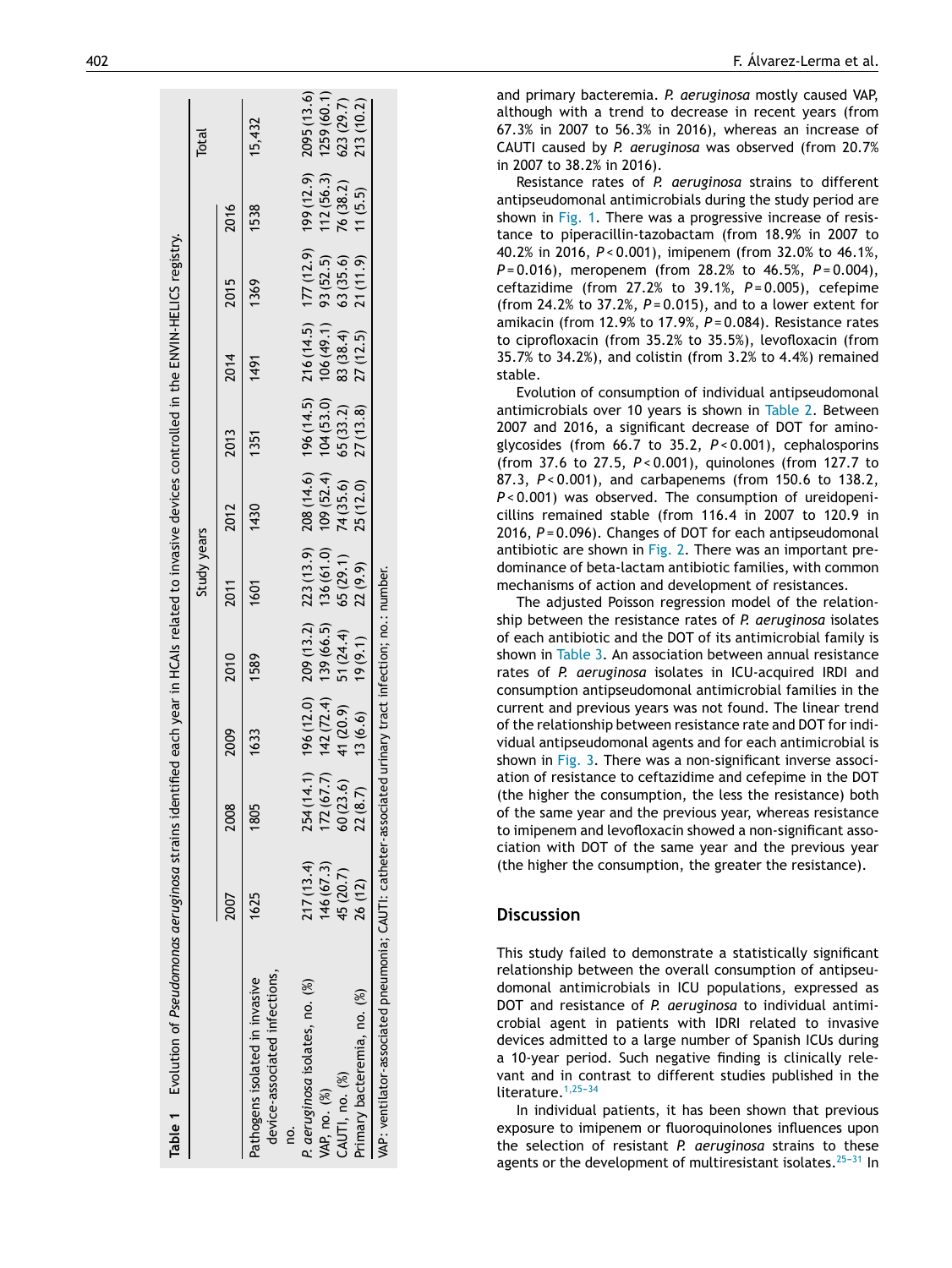Table 2 Evolution of each antipseudomonal antimicrobial family consumption during the study period (2007-2016) expressed as DOT (days of treatment/days of ICU stay  $\times$  1000).

|                          | Study years  |              |             |             |             |             |             |             |             |             |
|--------------------------|--------------|--------------|-------------|-------------|-------------|-------------|-------------|-------------|-------------|-------------|
|                          | 2007         | 2008         | 2009        | 2010        | 2011        | 2012        | 2013        | 2014        | 2015        | 2016        |
| ICU stay, days           | 102,974      | 107,610      | 125,804     | 136,407     | 142,954     | 154,625     | 157,476     | 162,678     | 173,949     | 175,995     |
| Antimicrobials, no./DOT  |              |              |             |             |             |             |             |             |             |             |
| Aminoglycosides          | 6871<br>66.7 | 6899 64.1    | 6766 53.8   | 6864 50.3   | 6427 45.0   | 5842 37.8   | 5447 34.6   | 6233 38.3   | 6295 36.2   | 6190 35.2   |
| <b>Cephalosporins</b>    | 3870 37.6    | 4141 38.5    | 4552 36.2   | 4639 34.0   | 4830 33.8   | 4574 29.6   | 3953 25.1   | 4406 27.1   | 4093 23.5   | 4.832 27.5  |
| Quinolones               | 13.151127.7  | 12.874119.6  | 13,867110.2 | 14,602107.0 | 15,521108.6 | 15,253 98.6 | 15,849100.6 | 16,084 98.9 | 16,349 94.0 | 15,367 87.3 |
| Carbapenems              | 13,611132.2  | 16,204150.6  | 18,718148.8 | 20,304148.8 | 22,246155.6 | 24,175156.3 | 23,598149.9 | 23,908147.0 | 24.204139.1 | 24,321138.2 |
| <b>Ureidopenicillins</b> | 11,988116.4  | 12,960120.4  | 15,048119.6 | 15,358112.6 | 16,815117.6 | 18,203117.7 | 18,757119.1 | 19,377119.1 | 20,089115.5 | 21,271120.9 |
| Polymyxins               | 2247 21.8    | 19.0<br>2041 | 2452 19.5   | 2715 19.9   | 3249 22.7   | 2846 18.4   | 2479 15.7   | 2866 17.6   | 2307 13.3   | 2567 14.8   |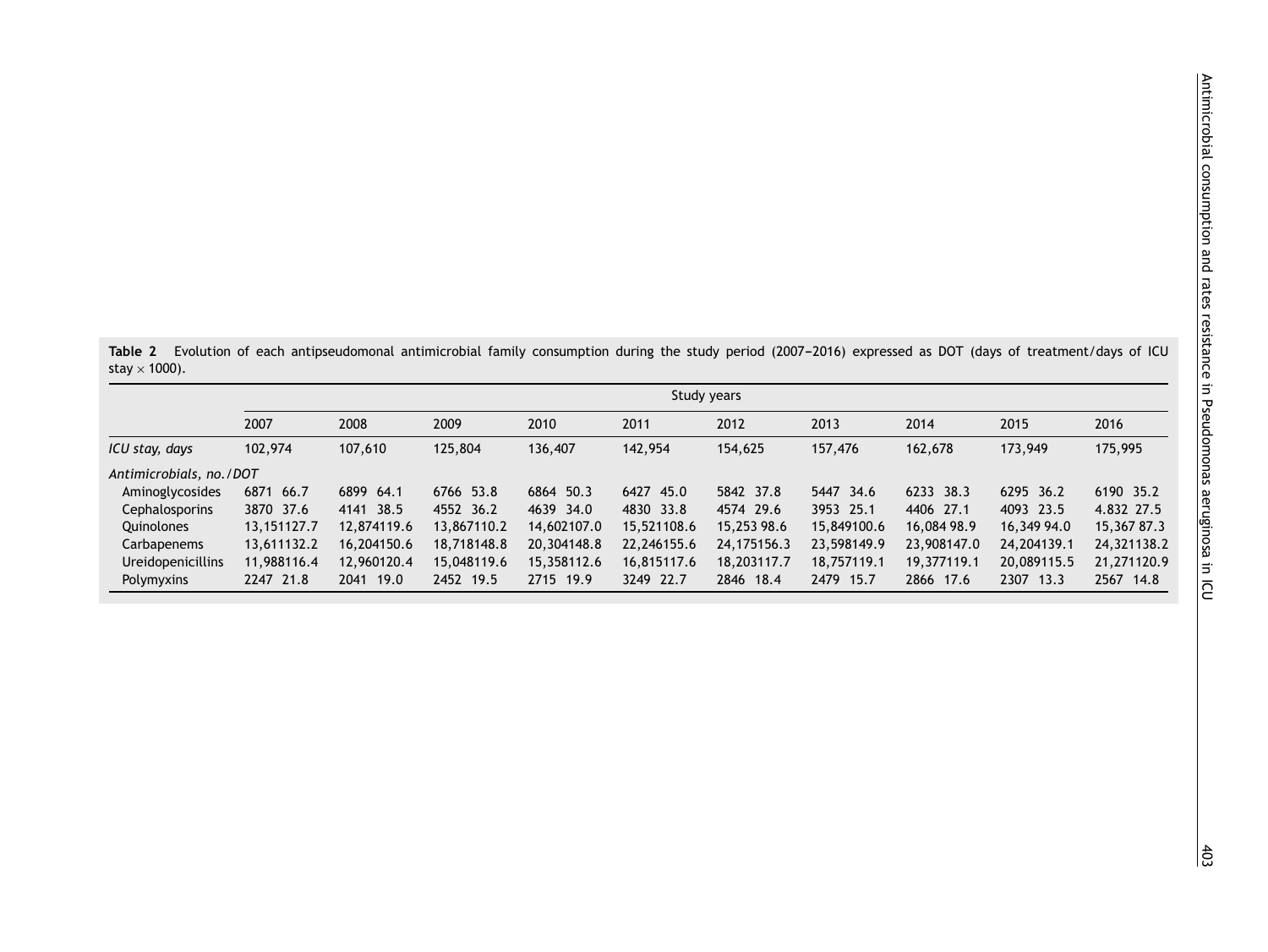

**Figure 1** Linear evolution of antipseudomonal antimicrobials resistance rates of *P. aeruginosa* isolated in invasive device-related infections in ICU patients between 2007 and 2016. (AMK: amikacin; CFP: cefepime; CTZ: ceftazidime; LVX: levofloxacin; CPX: ciprofloxacin; IMP: imipenem; MRP: meropenem; PP T: piperacillin-tazobactam; COL: colistin).



**Figure 2** Linear evolution of consumption of antipseudomonal antimicrobials (expressed as DOT) in Spanish ICUs participating in the ENVIN-HELICS registry. (AMK: amikacin; CFP: cefepime; CTZ: ceftazidime; LVX: levofloxacin; CPX: ciprofloxacin; IMP: imipenem; MRP: meropenem; PP T: piperacillin-tazobactam; COL: colistin).

a national surveillance study of antimicrobial consumption in 203 hospitals from Japan, there was a significant association between consumption of imipenem, meropenem, ciprofloxacin, or amikacin and *P. aeruginosa* resistance to these antimicrobials.<sup>32</sup> Data on antimicrobial usage in Korea from 2002 to 2013 revealed that decreasing consumption of amikacin correlated strongly with a decrease of gentamicinresistant rates of *P. aeruginosa*. <sup>33</sup> Also, in a tertiary-care hospital in Greenville (North Carolina, USA), introduction of ertapenem and reduction of the use of fluoroquinolones was associated with a significant decrease of *P. aeruginosa* resistant to group 2 carbapenems (imipenem, meropenem, and doripenem). $34$  In a recent 2-year prospective study conducted in an ICU of a Romanian university hospital,  $35$ 

the incidence of carbapenem-resistant and multiresistant *P. aeruginosa* increased significantly, mirroring the increase in consumption of  $\beta$ -lactam agents with  $\beta$ -lactamase inhibitors (piperacillin-tazobactam) and carbapenems (meropenem). However, cross-correlation coefficients and fitted regression models showed that resistance to antimicrobials during a given quarter depends not only on the consumption of antimicrobials during that quarter, but also on consumption during the previous one combined with the incidence of resistant circulating strains. $35$  By contrast, Fihman et al.<sup>36</sup> did not find a correlation between VAP episodes due to *P. aeruginosa* and antimicrobial consumption in the ICU. Our results of *P. aeruginosa* strains isolated in ICU-acquired infections related to the use of invasive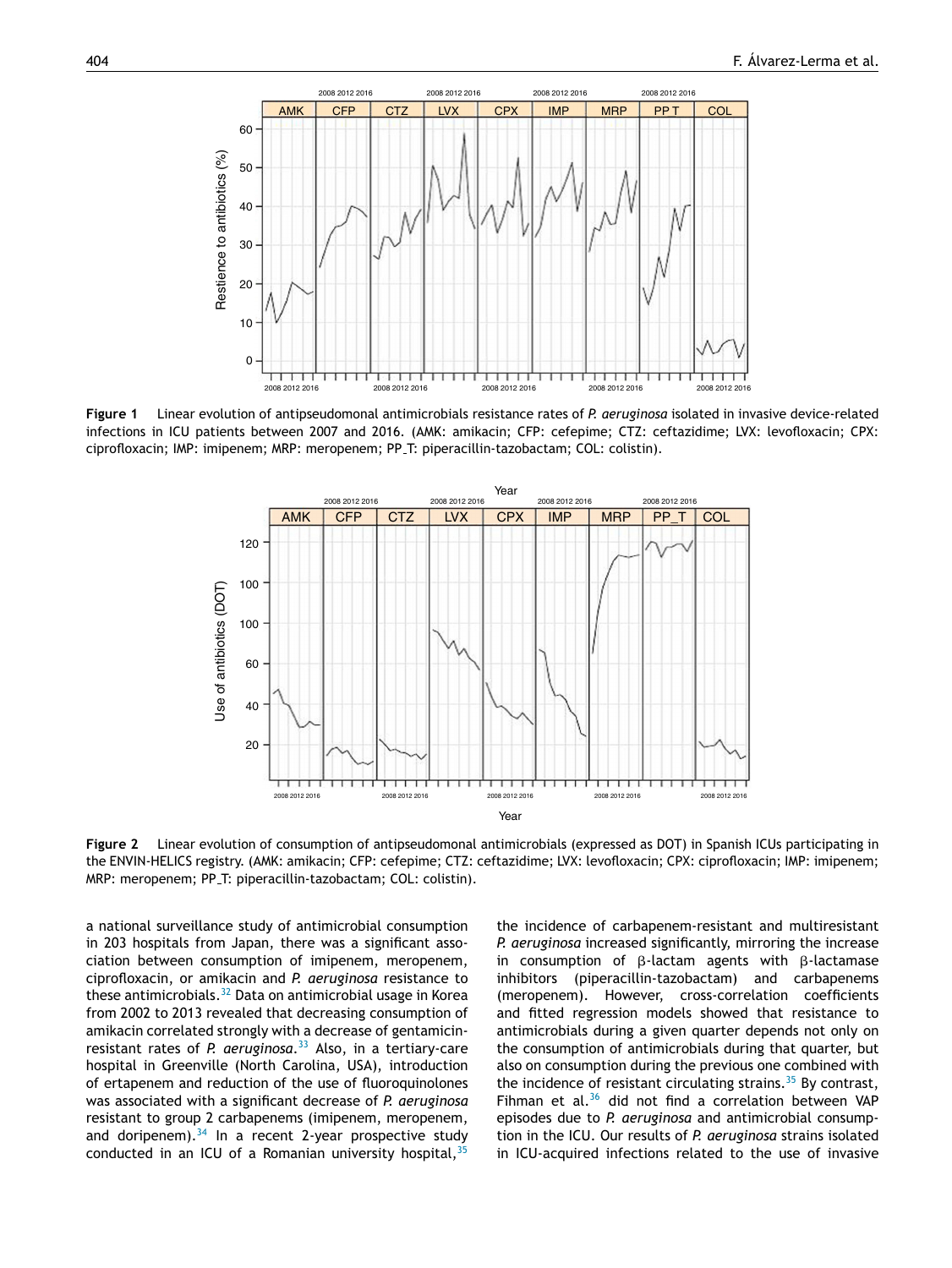**Table 3** Relationship between evolution of annual resistance rates of *P. aeruginosa* isolates in ICU-acquired IDRI and consumption of antipseudomonal antimicrobials family in the current and previous years, expressed as DOT (days of treatment/days of ICU stay  $\times$  1000).

| Resistance rates of P. aeruginosa isolates to each antibiotic in<br>relation to the DOT of its antimicrobial family | Rate   | 95% confidence interval | P value |
|---------------------------------------------------------------------------------------------------------------------|--------|-------------------------|---------|
| Amikacin-DOT aminoglycosides, current year                                                                          | 1.0185 | $0.9747 - 1.0639$       | 0.4118  |
| Amikacin-DOT aminoglycosides, previous year                                                                         | 0.9770 | $0.9391 - 1.0143$       | 0.2164  |
| Cefepime-DOT cephalosporins, current year                                                                           | 0.9804 | 0.9478-1.0142           | 0.2513  |
| Cefepime-DOT cephalosporins, previous year                                                                          | 1.0003 | $0.9685 - 1.0340$       | 0.9861  |
| Ceftazidime-DOT cephalosporins, current year                                                                        | 0.9837 | $0.9529 - 1.0156$       | 0.3119  |
| Ceftazidime-DOT cephalosporins, previous year                                                                       | 0.9945 | $0.9650 - 1.0255$       | 0.7204  |
| Levofloxacin-DOT quinolones, current year                                                                           | 1.0082 | 0.9825-1.0345           | 0.5334  |
| Levofloxacin-DOT quinolones, previous year                                                                          | 1.0003 | $0.9774 - 1.0239$       | 0.9817  |
| Ciprofloxacin-DOT quinolones, current year                                                                          | 1.0009 | $0.9802 - 1.0218$       | 0.9360  |
| Ciprofloxacin-DOT quinolones, previous year                                                                         | 0.9994 | $0.9812 - 1.0181$       | 0.9492  |
| Imipenem-DOT carbapenems, current year                                                                              | 0.9928 | $0.9791 - 1.0069$       | 0.3140  |
| Imipenem-DOT carbapenems, previous year                                                                             | 1.0109 | $1.000 - 1.022$         | 0.0541  |
| Meropenem-DOT carbapenems, current year                                                                             | 0.9863 | $0.9713 - 1.0015$       | 0.0762  |
| Meropenem-DOT carbapenems, previous year                                                                            | 1.0054 | $0.9931 - 1.0183$       | 0.4035  |
| Piperacillin-tazobactam-DOT ureidopenicillins, current year                                                         | 0.9901 | 0.9536-1.0288           | 0.6070  |
| Piperacillin-tazobactam-DOT ureidopenicillins, previous year                                                        | 1.0152 | 0.9738-1.0596           | 0.4834  |
| Colistin-DOT colistin current year                                                                                  | 1.0175 | $0.8829 - 1.1707$       | 0.8088  |
| Colistin-DOT colistin previous year                                                                                 | 0.9450 | 0.8216-1.0850           | 0.4223  |



**Figure 3** Relationship between resistance rate and DOT of each antipseudomonal antibiotic in the current and the previous year for the period 2008-2016, showing the linear trend for each antibiotic. (AMK: amikacin; CFP: cefepime; CTZ: ceftazidime; LVX: levofloxacin; CPX: ciprofloxacin; IMP: imipenem; MRP: meropenem; PP T: piperacillin-tazobactam; COL: colistin).

devices and consumption of antipseudomonal agents during the ICU stay are consistent with these data.

To reduce the presence of multiresistant pathogens, national and international organisms have launched campaigns to optimize the use of antimicrobials in all areas (livestock, agriculture, health sciences),  $37-39$  with emphasis on avoiding the use of antimicrobials in clinical situations where they are not indicated and in reduction of days of treatment.<sup>40</sup> In our country, the "Resistant Zero" project developed by the SEMICYUC with the technical support of the Spanish Ministry of Health has been effective to improve antimicrobial use in the ICU setting.<sup>41</sup> Recommendations included designation of at least one intensivist as responsible for the use of antimicrobials in each ICU, prioritizing early antimicrobial discontinuation, and limiting empirical coverage with broad-spectrum agents (piperacillin-tazobactam and carbapenems) to severe infections with systemic response (septic shock or severe sepsis). $41$  All these measures have contributed to reduce ICU consumption of most antimicrobial families with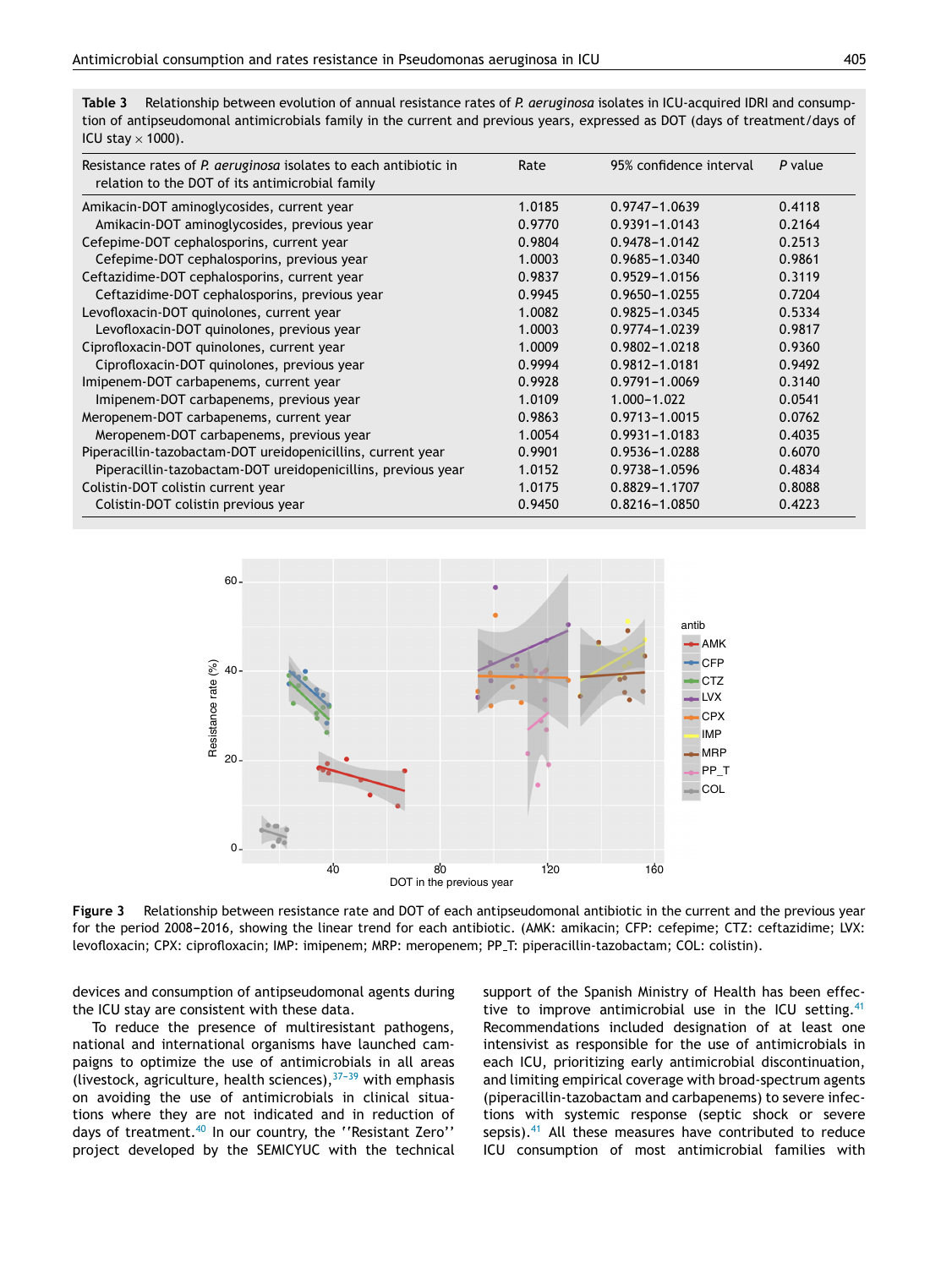antipseudomonal activity, such as cephalosporins, aminoglycosides, and quinolones except for carbapenems and ureidopenicillins. However, the linear reduction of the use of these antipseudomonal antimicrobials has not been associated with a reduction of the rate of resistance of antipseudomonal antimicrobials in *P. aeruginosa* strains isolated from ICU-acquired infections in the same year or in the previous year. In a previous study of our group based on data of the ENVIN-HELICS registry over the same 10-year period, a progressive increase of multiresistant isolates, particularly of extensively drug- and pandrug-resistant strains was observed.<sup>42</sup> However, in this previous study data on consumption of antipseudomonal antimicrobials was not analyzed.

The presence of MBR strains facilitates the development of a progressively complex endemic flora, which is resistant to common antimicrobial agents and responsible for infections that appear in ICU patients independently of the previously administered antimicrobial treatment. The present findings of a lack of relationship between ICU consumption of antipseudomonal antimicrobials and development of *P. aeruginosa* resistant strains identified in IDRI related to invasive devices may be explained by different arguments. Firstly, admission to the ICU of patients already colonized with multidrug resistant *P. aeruginosa*, a status unknown to the medical personnel. These patients can act as a reservoir from which strains are spread through crosstransmission to patients at risk, sometimes without prior mucosal colonization and without prior use of antipseudomonal antimicrobials. $43,44$  It is recommended to perform active search of MBR pathogens in all patients on admission to the ICU and application of contact precautions in patients at high risk of MBR carriage are some of the recommendations included in the ''Resistant Zero'' project applied to Spanish ICUs.<sup>41</sup> Secondly, there are numerous evidences of MBR reservoirs in the ICU environment (mattress, drains, nebulizers, taps and sinks, portable equipments, floors, walls, etc.) that favor rapid colonization of patients and development of invasive device-associated infections. Active search of MBR pathogens in environmental samples (at least once a week), cleaning protocols with daily cleaning and final cleaning at patient discharge, protocolization of cleaning and disinfection of portable equipments, and application of dry hygienic measures (disposable chlorhexidine towels) in colonized or infected patients are essential to reduce acquisition rates of MBR pathogens.  $41,45$ 

Limitations of study are its multicenter nature and some design characteristics. Data of identification of *P. aeruginosa* and susceptibility testing were provided by the Services of Microbiology of the participating hospitals, and a single reference laboratory was not used. On the other hand, a regression to the mean bias cannot be excluded. Also, the transversal nature of the study should be taken into account. A selection bias cannot be excluded because data on consumption of antipseudomonal antimicrobials and resistance rates were based on information of patients admitted during three months (April-June) each year. Likewise, the influence of other factors associated with the selection of MBR strains, such as the concomitant use of other antimicrobials, doses, or sequential therapy<sup>45-47</sup> were not assessed since these variables are not registered in the ENVIN database. For this reason, DOT was used instead of daily defined dose (DDD). Finally, different programs aimed to reduce the number ICU-acquired infections due to invasive devices, such ''Bacteremia Zero''<sup>48</sup> and ''Pneumonia Zero''<sup>49</sup> as well as  $'$ 'Zero Resistance'' program<sup>41</sup> could have influenced the decrease of antimicrobial use, although the impact of these interventions cannot be evaluated with the present data.

# **Conclusions**

In a large number of Spanish ICUs accounting for about 80% of ICUs in the country, a relationship between reduction of consumption of antipseudomonal antimicrobials and resistance rates against most of these agents was not documented. Other factors besides antimicrobial use may account for the increase of resistant *P. aeruginosa* isolates. Any intervention to reduce MBR *P. aeruginosa* in the ICU setting should be accompanied by active search of patients carriers of MBR strains on ICU admission together with active search and destroy of potential MBR reservoirs. We suggest that future studies collect detailed information about concomitant patient carriage with *P. aeruginosa* on admission to intensive care, as well as potential environmental reservoirs.

### **Consent statement**

Not applicable given the non-interventional nature of the study because data were collected from the ENVIN-HELICS registry.

# **Availability of data and material**

Please contact authors for data request.

## **Authors' contributions**

FAL, conception and design of the study, drafting of the manuscript, data collection, analysis of results, discussion and supervision of the registry; POA, collection and analysis of data, critical review of the manuscript and supervision of the registry; MPM, collection of data and critical review of the manuscript; MC, collection of data and supervision of the registry; XN, collection of data and supervision of the registry; RG, collection of data and supervision of the registry; MPGA, collection of data, interpretation of results and supervision of the registry; ISB, collection of data and supervision of the registry; MMA, statistical analysis and interpretation of results and critical review of the manuscript. All authors have seen and approved the final draft.

### **Funding**

None to be declared.

# **Conflict of interests**

The authors declare that they have no competing interests.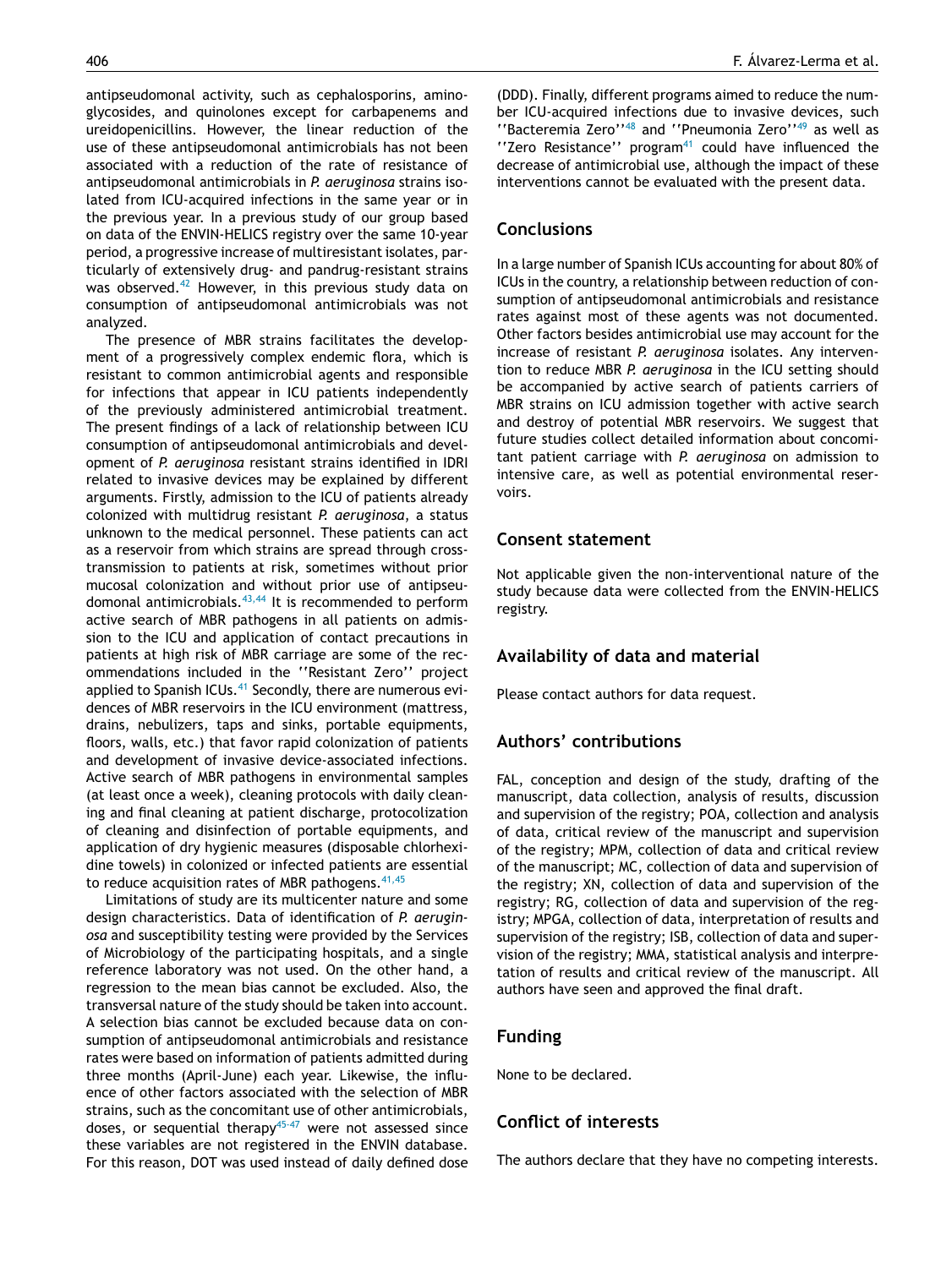#### **Acknowledgments**

To all Healthcare professionals, physicians and nurses, who had collaborated in 2007 and 2016 to the ENVIN-HELICS database entering information that has been analyzed in the present study. All of them are coauthors of the study and their names are listed in the annual reports of the ENVIN registry, available at http://hws.vhebron.net/envin-helics/. We are grateful to Sonia Uriona, MD, and Susana Otero, MD, for their contribution in the administration and secretariat of the ENVIN-HELICS registry, and to Marta Pulido, MD, for editing the manuscript and editorial assistance. The fees of medical editing were supported by MSD España. MSD was not involved in the content of the article.

# **References**

- 1. Rice LB, Lakticova V, Helfand MS, Hutton-Thomas RA. In vitro antienterococcal activity explains associations between exposures to antimicrobial agents and risk of colonization by multiresistant enterococci. J Infect Dis. 2004;190:2162-6.
- 2. Donskey C, Helfand MS, Pultz NJ, Rice LB. Effect of parenteral fluoroquinolone administration on persistence of vancomycinresistant Enterococcus faecium in the mouse gastrointestinal tract. Antimicrob Agents Chemother. 2004;48:326-8.
- 3. Neuhauser MM, Weinstein RA, Rydman R, Danziger LH, Karam G, Quinn JP. Antibiotic resistance among Gram-negative bacilli in US Intensive Care Units Implications for fluoroquinolone use. JAMA. 2003;289:885-8.
- 4. Kim YA, Park YS, Youk T, Lee H, Lee K. Correlation of aminoglycoside consumption and amikacin- or gentamicin-resistant *Pseudomonas aeruginosa* in long-term nationwide analysis: is antibiotic cycling an effective policy for reducing antimicrobial resistance? Ann Lab Med. 2018;38:176-8.
- 5. Meyer E, Schwab F, Gastmeier P, Rueden H, Daschner FD, Jonas D. Stenotrophomonas maltophilia and antibiotic use in German intensive care units: data from Project SARI (Surveillance of Antimicrobial Use and Antimicrobial Resistance in German Intensive Care Units. J Hosp Infect. 2006;64:238-43.
- 6. Graffunder EM, Venecia RA. Risk factors associated with nosocomial methicillin-resistant Staphylococcus aureus (MRSA) infection including previous use of antimicrobials. J Antimicrob Chemother. 2002;49:999-1005.
- 7. Webber SG, Gold HS, Hopper DC, Karchmer AW, Carmeli Y. Fluoroquinolones and the risk for methicillin-resistant Staphylococcus aureus in hospitalized patients. Emerg Infect Dis. 2003:9:1415-22.
- 8. Harris AD, Perencevich E, Roghmann MC, Morris G, Kaye KS, Johnson JA. Risks factors for piperacillin-tazobactam-resistant *Pseudomonas aeruginosa* among hospitalized patients. Antimicrob Agents Chemother. 2002;46:854-8.
- 9. Ozkurt Z, Ertek M, Erol S, Altoparlak U, Akcay MN. The risk factors for acquisition of imipenem-resistant *Pseudomonas* aeruginosa in the burn unit. Burns. 2005;31:870-3.
- 10. Kang CI, Kim SH, Park WB, Lee KD, Kim HB, Kim EC, et al. Risk factors for antimicrobial resistance and influence of resistance on mortality in patients with bloodstream infection caused by Pseudomonas aeruginosa. Microb Drug Resist. 2005;11:68-74.
- 11. Zavascki AP, Cruz RP, Goldani LZ. Risk factors for imipenemresistant *Pseudomonas aeruginosa*: a comparative analysis of two case-control studies in hospitalized patients. J Hosp Infect. 2005;59:96-101.
- 12. DalBen MF, Basso M, Garcia CP, Costa SF, Toscano CM, Jarvis WR, et al. Colonization pressure as a risk factor for colonization by multiresistant *Acinetobacter* spp. and carbapenem-resistant

*Pseudomonas aeruginosa* in an intensive care unit. Clinics (Sao Paulo). 2013;68:1128-33.

- 13. Carpentier M, Appere V, Saliou P, de Tinteniac A, Floch H, Le Gall F, et al. Outbreak of extended spectrum beta-lactamaseproducing *Klebsiella pneumoniae* in an intensive care unit (Brest). Med Mal Infect. 2012;42:501-9.
- 14. Price JR, Cole K, Bexley A, Kostiou V, Eyre DW, Golubchik T, et al. Modernising Medical Microbiology informatics group Transmission of *Staphylococcus aureus* between health-care workers, the environment, and patients in an intensive care unit: a longitudinal cohort study based on whole-genome sequencing. Lancet Infect Dis. 2017;17:207-14.
- 15. Zhou Z, Hu B, Gao X, Bao R, Chen M, Li H. Sources of sporadic *Pseudomonas aeruginosa* colonizations/infections in surgical ICUs: association with contaminated sink trap. J Infect Chemother. 2016;22:450-5.
- 16. Lowe C, Willey B, O'Shaughnessy A, Lee W, Lum M, Pike K, et al. Outbreak of extended-spectrum  $\beta$ -lactamase-producing *Klebsiella oxytoca* infections associated with contaminated handwashing sinks(1). Emerg Infect Dis. 2012;18:1242-7.
- 17. Salm F, Deja M, Gastmeier P, Kola A, Hansen S, Behnke M, et al. Prolonged outbreak of clonal MDR *Pseudomonas aeruginosa* on an intensive care unit: contaminated sinks and contamination of ultra-filtrate bags as possible route of transmission? Antimicrob Resist Infect Control. 2016;5:53, http://dx.doi.org/10.1186/s13756-016-0157
- 18. Rosenthal VD, Al-Abdely HM, El-Kholy AA, AlKhawaja SAA, Leblebicioglu H, Mehta Y, et al. International Nosocomial Infection Control Consortium report, data summary of 50 countries for 2010-2015: device-associated module. Am J Infect Control. 2016;44:1495-504.
- 19. Sociedad Española de Medicina Intensiva, Crítica y Unidades Coronarias. Estudio Nacional de Vigilancia de Infección en Servicios de Medicina Intensiva. Informe del año 2016. Available from: http://www.semicyuc.org/ [accessed 2.04.19].
- 20. López-Pueyo MJ, Olaechea-Astigarraga P, Palomar-Martínez M, Insausti-Ordeñana J, Alvarez-Lerma F. Quality control of the surveillance programme of ICU-acquired infection (ENVIN-HELICS registry) in Spain. J Hosp Infect. 2013;84:  $126 - 31$ .
- 21. Sociedad Española de Medicina Intensiva, Crítica y Unidades Coronarias. Manual de definiciones y términos. Estudio Nacional de Vigilancia de Infección en Servicios de Medicina Intensiva (ENVIN). Available from: http://hws.vhebron.net/envin-helics/Help/Manual 2017.pdf [accessed 2.04.19].
- 22. Surveil lance of nosocomial infections in Intensive Care Units. Hospital in Europe Link for Infection Control through Surveillance (HELICS) (Version 6.1. September 2004). Available from: http://www.ecdc.europa.eu/IPSE/protocols/icu protocol.pdf [accessed 2.04.19].
- 23. European Society of Clinical Microbiology and Infectious Diseases. European Committee on Antimicrobial Susceptibility Testing (EUCAST). Available from: http://www.eucast.org/ [accessed 2.04.19].
- 24. R core team (2018). R: A language and environment for statistical computing. R foundation for statistical computing, Vienna, Austria. https://www.R-project-org
- 25. Yusuf E, Van Herendael B, Verbrugghe W, Ieven M, Goovaerts E, Bergs K, et al. Emergence of antimicrobial resistance to *Pseudomonas aeruginosa* in the intensive care unit: association with the duration of antibiotic exposure and mode of administration. Ann Intensive Care. 2017;7:72, http://dx.doi.org/10.1186/s13613-017-0296-z
- 26. Mladenovic-Antic S, Kocic B, Velickovic-Radovanovic R, Dinic M, Petrovic J, Randjelovic G, et al. Correlation between antimicrobial consumption and antimicrobial resistance of *Pseudomonas*